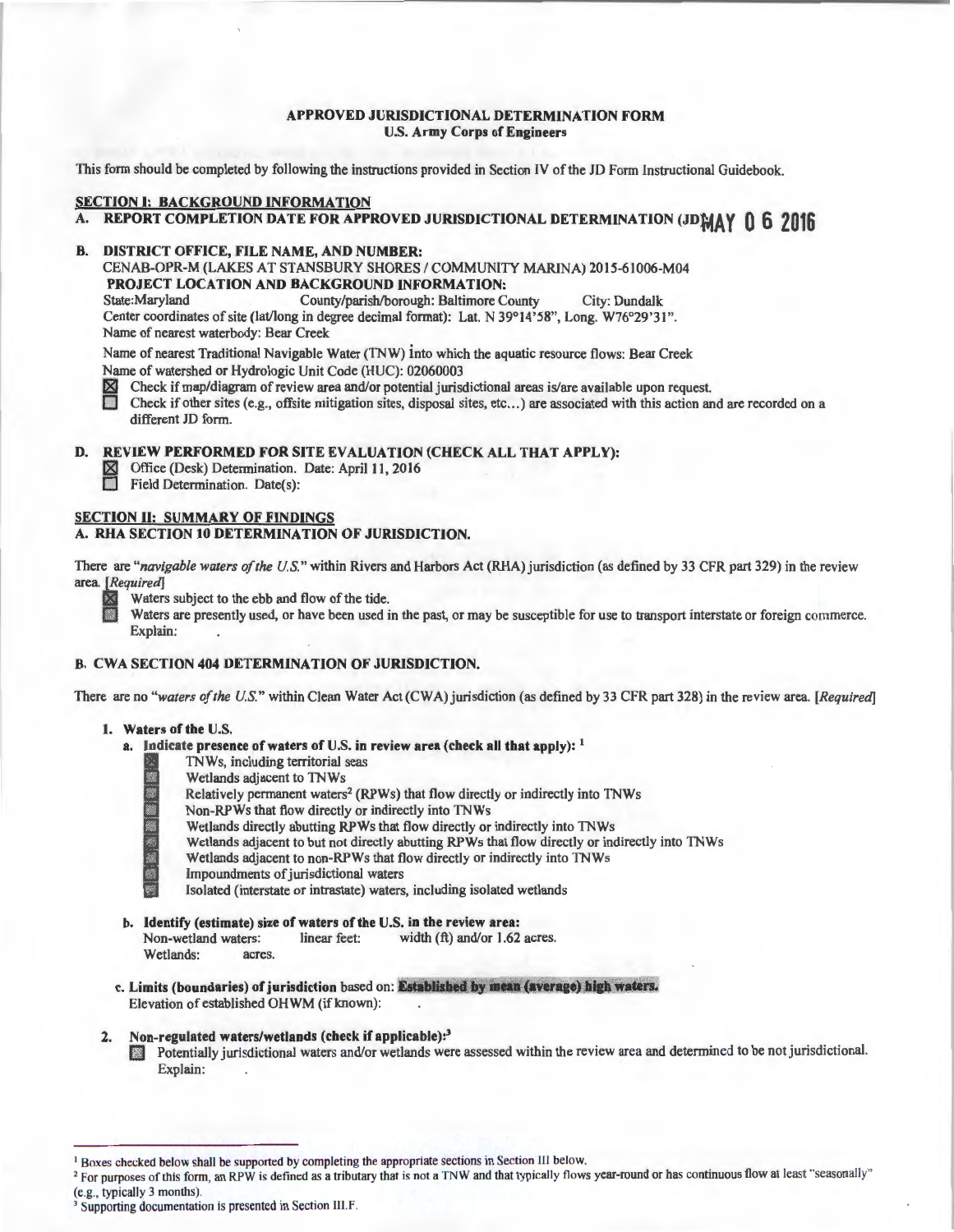#### SECTION lll: CWA ANALYSIS

#### TNWs AND WETLANDS ADJACENT TO TNWs

The agencies will assert jurisdiction over TNWs and wetlands adjacent to TNWs. If the aquatic resource is a TNW, complete Section III.A.1 and Section III.D.1. only; if the aquatic resource is a wetland adjacent to a TNW, complete Sections III.A.1 and 2 and Section 111.D.1.; otherwise, see Section 111.B below.

#### 1. TNW

Identify TNW: Bear Creek.

Summarize rationale supporting determination: Subject to ebb and flow of tides, and navigate by boats..

### 2. Wetland adjacent to TNW

Summarize rationale supporting conclusion that wetland is "adjacent":

#### B. CHARACTERISTICS OF TRIBUTARY (THAT IS NOT A TNW) AND ITS ADJACENT WETLANDS (IF ANY):

This section summarizes information regarding characteristics of the tributary and its adjacent wetlands, if any, and it helps determine whether or not the standards for jurisdiction established under *Rapanos* have been met.

The agencies will assert jurisdiction over non-navigable tributaries ofTNWs where the tributaries are "relatively permanent waters" (RPWs), i.e. tributaries that typically flow year-round or have continuous flow at least seasonally (e.g., typically 3 months). A wetland that directly abuts an RPW is also jurisdictional. If the aquatic resource is not a TNW, but has year-round (perennial) flow, skip to Section 111.D.2. If the aquatic resource is a wetland directly abutting a tributary with perennial flow, skip to Section lll.D.4.

A wetland that is adjacent to but that does not directly abut an RPW requires a significant nexus evaluation. Corps districts and EPA regions will include in the record any available information that documents the existence of a significant nexus between a relatively permanent tributary that is not perennial (and its adjacent wetlands if any) and a traditional navigable water, even though a significant nexus finding is not required as a matter of law.

If the waterbody<sup>4</sup> is not an RPW, or a wetland directly abutting an RPW, a JD will require additional data to determine if the waterbody has a significant nexus with a TNW. If the tributary has adjacent wetlands, the significant nexus evaluation must consider the tributary in combination with all of its adjacent wetlands. This significant nexus evaluation that combines, for analytical purposes, the tributary and all of its adjacent wetlands is used whether the review area identified in the JD request is the tributary, or its adjacent wetlands, or both. If the JD covers a tributary with adjacent wetlands, complete Section 111.B.1 for the tributary, Section 111.B.2 for any onsite wetlands, and Section 111.B.3 for all wetlands adjacent to that tributary, both onsite and offsite. The determination whether a significant nexus exists is determined in Section 111.C below.

1. Characteristics of non-TNWs that flow directly or indirectly into TNW

- (i) General Area Conditions:
	- Watershed size: Pick List Drainage area: Pick List Average annual rainfall: inches Average annual snowfall: inches
- (ii) Physical Characteristics:
	- (a) Relationship with TNW: Tributary flows directly into TNW. Tributary flows through Pick List tributaries before entering TNW.

Project waters are Pick List river miles from TNW. Project waters are Pick List river miles from RPW. Project waters are Pick List aerial (straight) miles from TNW. Project waters are Pick List aerial (straight) miles from RPW. Project waters cross or serve as state boundaries. Explain:

Identify flow route to TNW5: Tributary stream order, if known:

i Flow route can be described by identifying, e.g., tributary a, which flows through the review area, to flow into tributary b, which then flows into TNW.

<sup>&</sup>lt;sup>4</sup> Note that the Instructional Guidebook contains additional information regarding swales, ditches, washes, and erosional features gmerally and in the arid **West.**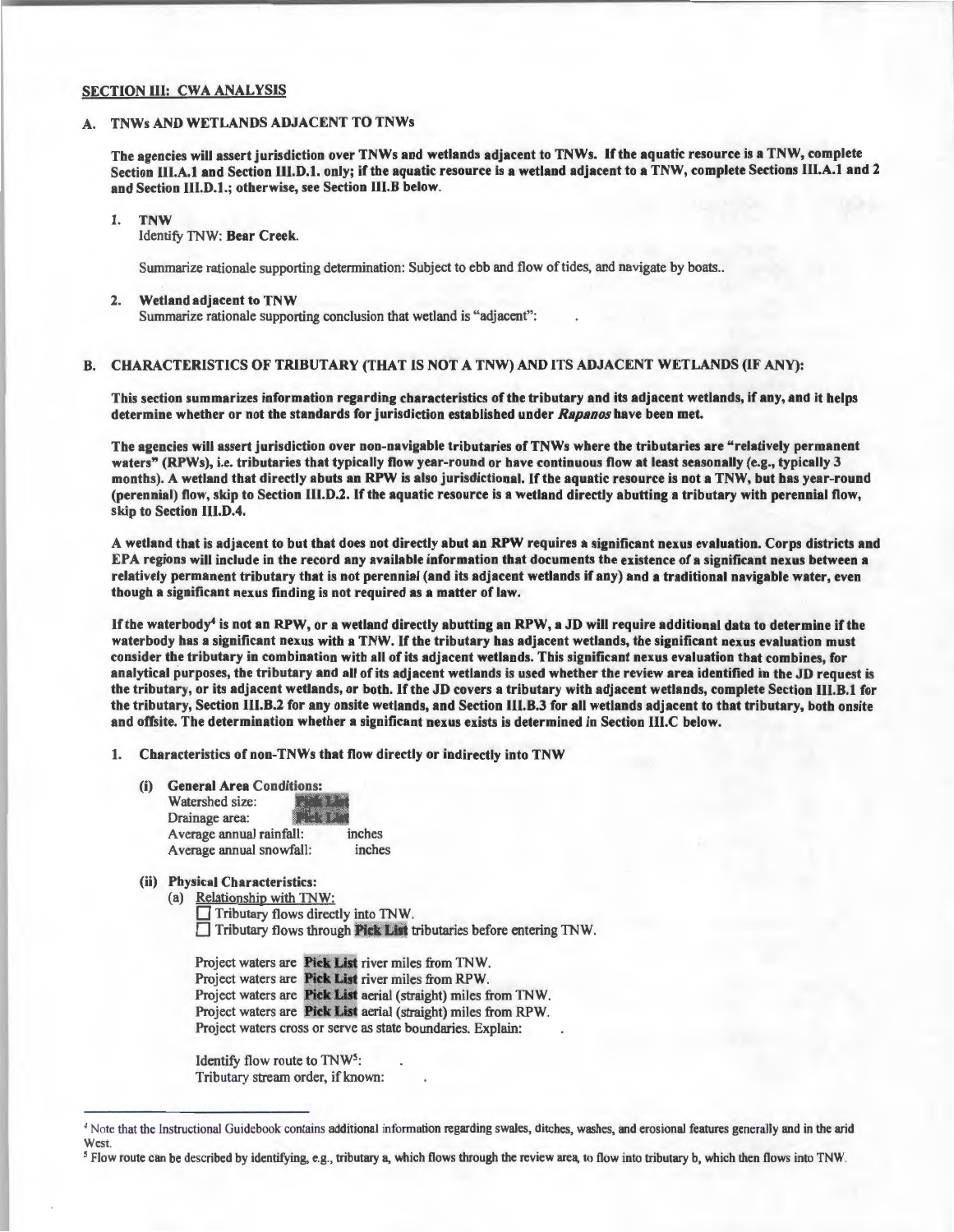| (b) General Tributary Characteristics (check all that apply):                                                                                                                                  |
|------------------------------------------------------------------------------------------------------------------------------------------------------------------------------------------------|
| <b>Tributary is:</b><br>Natural                                                                                                                                                                |
| Artificial (man-made). Explain:<br>Manipulated (man-altered). Explain:                                                                                                                         |
| Tributary properties with respect to top of bank (estimate):                                                                                                                                   |
| Average width:<br>feet                                                                                                                                                                         |
| Average depth:<br>feet                                                                                                                                                                         |
| Average side slopes: Pick List.                                                                                                                                                                |
| Primary tributary substrate composition (check all that apply):                                                                                                                                |
| <b>Silts</b><br>Sands<br>H<br>Concrete                                                                                                                                                         |
| Cobbles<br>Gravel<br>Muck                                                                                                                                                                      |
| <b>Bedrock</b><br>Vegetation. Type/% cover:<br>Other. Explain:                                                                                                                                 |
| Tributary condition/stability [e.g., highly eroding, sloughing banks]. Explain:                                                                                                                |
| Presence of run/riffle/pool complexes. Explain:                                                                                                                                                |
| Tributary geometry: Pickellist                                                                                                                                                                 |
| Tributary gradient (approximate average slope):<br>$\%$                                                                                                                                        |
| $(c)$ Flow:                                                                                                                                                                                    |
| Tributary provides for: Pick List                                                                                                                                                              |
| Estimate average number of flow events in review area/year: Pick List                                                                                                                          |
| Describe flow regime:                                                                                                                                                                          |
| Other information on duration and volume:                                                                                                                                                      |
|                                                                                                                                                                                                |
| Surface flow is: Pick List. Characteristics:                                                                                                                                                   |
| Subsurface flow: Pick List. Explain findings:                                                                                                                                                  |
| $\Box$ Dye (or other) test performed:                                                                                                                                                          |
|                                                                                                                                                                                                |
| Tributary has (check all that apply):                                                                                                                                                          |
| Bed and banks                                                                                                                                                                                  |
| OHWM <sup>6</sup> (check all indicators that apply):                                                                                                                                           |
| $\Box$ clear, natural line impressed on the bank<br>the presence of litter and debris                                                                                                          |
| changes in the character of soil<br>destruction of terrestrial vegetation                                                                                                                      |
| $\Box$ shelving<br>the presence of wrack line                                                                                                                                                  |
| vegetation matted down, bent, or absent<br>sediment sorting<br>leaf litter disturbed or washed away<br><b>SCOUT</b>                                                                            |
| sediment deposition<br>multiple observed or predicted flow events                                                                                                                              |
| water staining<br>abrupt change in plant community                                                                                                                                             |
| $\Box$ other (list):                                                                                                                                                                           |
| $\Box$ Discontinuous OHWM. <sup>7</sup> Explain:                                                                                                                                               |
|                                                                                                                                                                                                |
| If factors other than the OHWM were used to determine lateral extent of CWA jurisdiction (check all that apply):<br>High Tide Line indicated by:<br>  鸚 <br>Mean High Water Mark indicated by: |
| $\Box$ oil or scum line along shore objects<br>$\Box$ survey to available datum;                                                                                                               |
| $\Box$ fine shell or debris deposits (foreshore)<br>physical markings;                                                                                                                         |
| physical markings/characteristics<br>vegetation lines/changes in vegetation types.                                                                                                             |
| $\Box$ tidal gauges                                                                                                                                                                            |
| other (list):                                                                                                                                                                                  |
|                                                                                                                                                                                                |
| (iii) Chemical Characteristics:                                                                                                                                                                |
| Characterize tributary (e.g., water color is clear, discolored, oily film; water quality; general watershed characteristics, etc.).                                                            |
| Explain:                                                                                                                                                                                       |

Identify specific pollutants, if known:

<sup>6</sup>A natural or man-made discontinuity in the OHWM does not necessarily sever jurisdiction (e.g., where the stream temporarily flows underground, or where the OHWM has been removed by development or agricultural practices). Where there is a break in the OHWM that is unrelated to the waterbody's flow regime (e.g., flow over a rock outcrop or through a culvert), the agencies will look for indicators (of flow above and below the break. 7 <sup>7</sup>Ibid.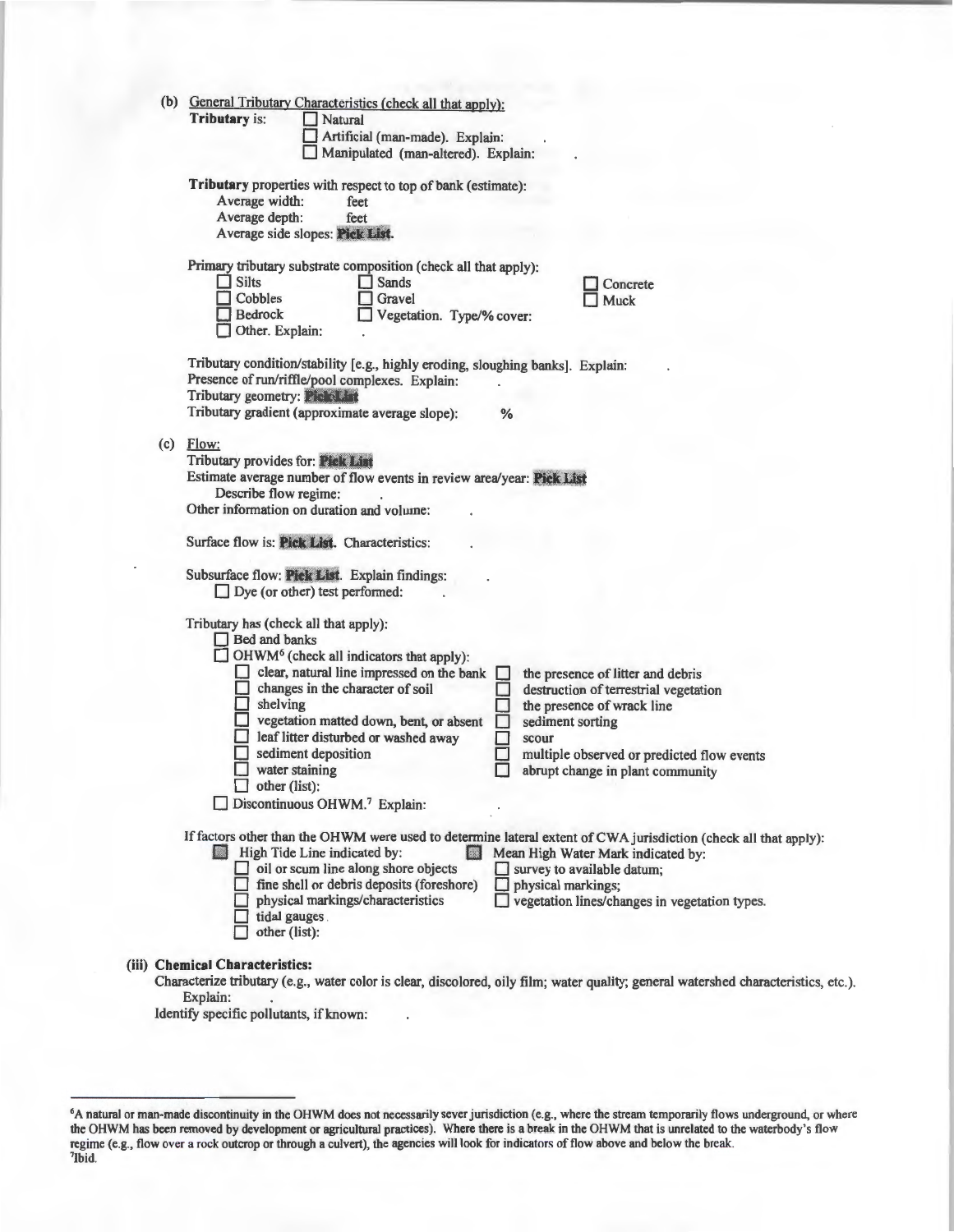#### (iv) Biological Characteristics. Channel supports (check all that apply):

- Riparian corridor. Characteristics (type, average width):
- Wetland fringe. Characteristics:
- $\Box$  Habitat for:
	- D Federally Listed species. Explain findings:
	- D Fish/spawn areas. Explain findings:
	- D Other environmentally-sensitive species. Explain findings:
	- D Aquatic/wildlife diversity. Explain findings:

#### 2. Characteristics of wetlands adjacent to non-TNW that flow directly or indirectly into TNW

#### (i) Physical Characteristics:

(a) General Wetland Characteristics: Properties:

Wetland size: acres Wetland type. Explain: Wetland quality. Explain: Project wetlands cross or serve as state boundaries. Explain:

(b) General Flow Relationship with Non-TNW: Flow is: Pick Lin. Explain:

> Surface flow is: Pick List Characteristics:

Subsurface flow: Pick List. Explain findings:  $\Box$  Dye (or other) test performed:

## (c) Wetland Adjacency Determination with Non-TNW:<br>  $\Box$  Directly abutting

- 
- $\Box$  Not directly abutting
	- Discrete wetland hydrologic connection. Explain:
	- D Ecological connection. Explain:
	- D Separated by berm/barrier. Explain:

#### (d) Proximity (Relationship) to TNW

Project wetlands are Pick List river miles from TNW. Project waters are Pick List aerial (straight) miles from TNW. Flow is from: Pick List. Estimate approximate location of wetland as within the Pick List floodplain.

#### (ii) Chemical Characteristics:

Characterize wetland system (e.g., water color is clear, brown, oil film on surface; water quality; general watershed characteristics; etc.). Explain: Identify specific pollutants, if known:

# (iii) Biological Characteristics. Wetland supports (check all that apply):<br>
Riparian buffer. Characteristics (type, average width):<br>
Vegetation type/percent cover. Explain:<br>
Habitat for:

- Riparian buffer. Characteristics (type, average width):
- Vegetation type/percent cover. Explain:
- Habitat for:
	- D Federally Listed species. Explain findings:
	- D Fish/spawn areas. Explain findings:
	- $\Box$  Other environmentally-sensitive species. Explain findings:
	- $\Box$  Aquatic/wildlife diversity. Explain findings:

#### 3. Characteristics of all wetlands adjacent to the tributary (if any)

All wetland(s) being considered in the cumulative analysis: **PickList** Approximately  $($  ) acres in total are being considered in the cum

) acres in total are being considered in the cumulative analysis.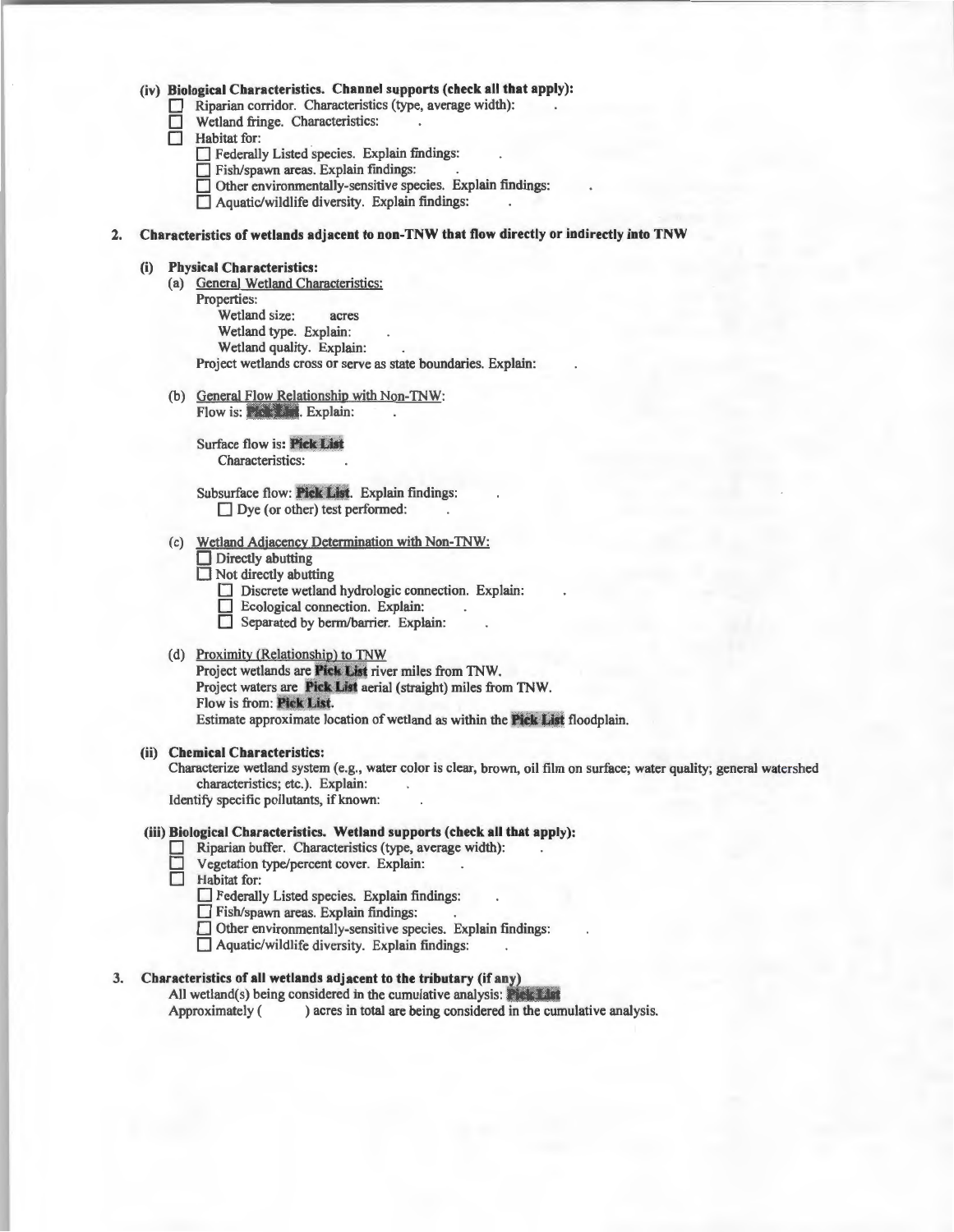For each wetland, specify the following:

Directly abuts? (Y/N) Size (in acres) Directly abuts? (Y/N) Size (in acres)

Summarize overall biological, chemical and physical functions being performed:

#### C. SIGNIFICANT NEXUS DETERMINATION

A significant nexus analysis will assess the flow characteristics and functions of the tributary itself and the functions performed by any wetlands adjacent to the tributary to determine if they significantly affect the chemical, physical, and biological integrity of a TNW. For each of the following situations, a significant nexus exists if the tributary, in combination with all of its adjacent wetlands, has more than a speculative or insubstantial effect on the chemical, physical and/or biological integrity of a TNW. Considerations when evaluating significant nexus include, but are not limited to the volume, duration, and frequency of the flow of water in the tributary and its proximity to a TNW, and the functions performed by the tributary and all its adjacent wetlands. It is not appropriate to determine significant nexus based solely on any specific threshold of distance (e.g. between a tributary and its adjacent wetland or between a tributary and the TNW). Similarly, the fact an adjacent wetland lies within or outside of a floodplain is not solely determinative of significant nexus.

Draw connections between the features documented and the effects on the TNW, as identified in the *Rapanos* Guidance and discussed in the Instructional Guidebook. Factors to consider include, for example:

- Does the tributary, in combination with its adjacent wetlands (if any), have the capacity to carry pollutants or flood waters to 1NWs, or to reduce the amount of pollutants or flood waters reaching a 1NW?
- Does the tributary, in combination with its adjacent wetlands (if any), provide habitat and lifecycle support functions for fish and other species, such as feeding, nesting, spawning, or rearing young for species that are present in the 1NW?
- Does the tributary, in combination with its adjacent wetlands (if any), have the capacity to transfer nutrients and organic carbon that support downstream foodwebs?
- Does the tributary, in combination with its adjacent wetlands (if any), have other relationships to the physical, chemical, or biological integrity of the TNW?

#### Note: the above list of considerations is not inclusive and other functions observed or known to occur should be documented below:

- 1. Significant nexus findings for non-RPW that has no adjacent wetlands and flows directly or indirectly into TNWs. Explain findings of presence or absence of significant nexus below, based on the tributary itself: then go to Section 111.D:
- 2. Significant nexus findings for non-RPW and its adjacent wetlands, where the non-RPW flows directly or indirectly jnto TNWs. Explain findings of presence or absence of significant nexus below, based on the tributary in combination with all of its adjacent wetlands, then go to Section lll.D:
- 3. Significant nexus findings for wetlands adjacent to an RPW but that do not directly abut the RPW. Explain findings of presence or absence of significant nexus below, based on the tributary in combination with all of its adjacent wetlands, then go to Section III.D:

#### D. DETERMINATIONS OF JURISDICTIONAL FINDINGS. THE SUBJECT WATERS/WETLANDS ARE (CHECK ALL THAT APPLY):

1. TNWs and Adjacent Wetlands. Check all that apply and provide size estimates in review area:  $\times$  TNWs: linear feet width (ft), Or, 1.62 acres. **EXECUTE:** Wetlands adjacent to TNWs: acres.

- 2. RPWs that flow directly or indirectly into TNWs.<br>**D** Tributaries of TNWs where tributaries typically flow year-round are jurisdictional. Provide data and rationale indicating that
	- tributary is perennial:<br>
	Tributaries of TNW where tributaries have continuous flow "seasonally" (e.g., typically three months each year) are jurisdictional. Data supporting this conclusion is provided at Section lll.B. Provide rationale indicating that tributary flows seasonally: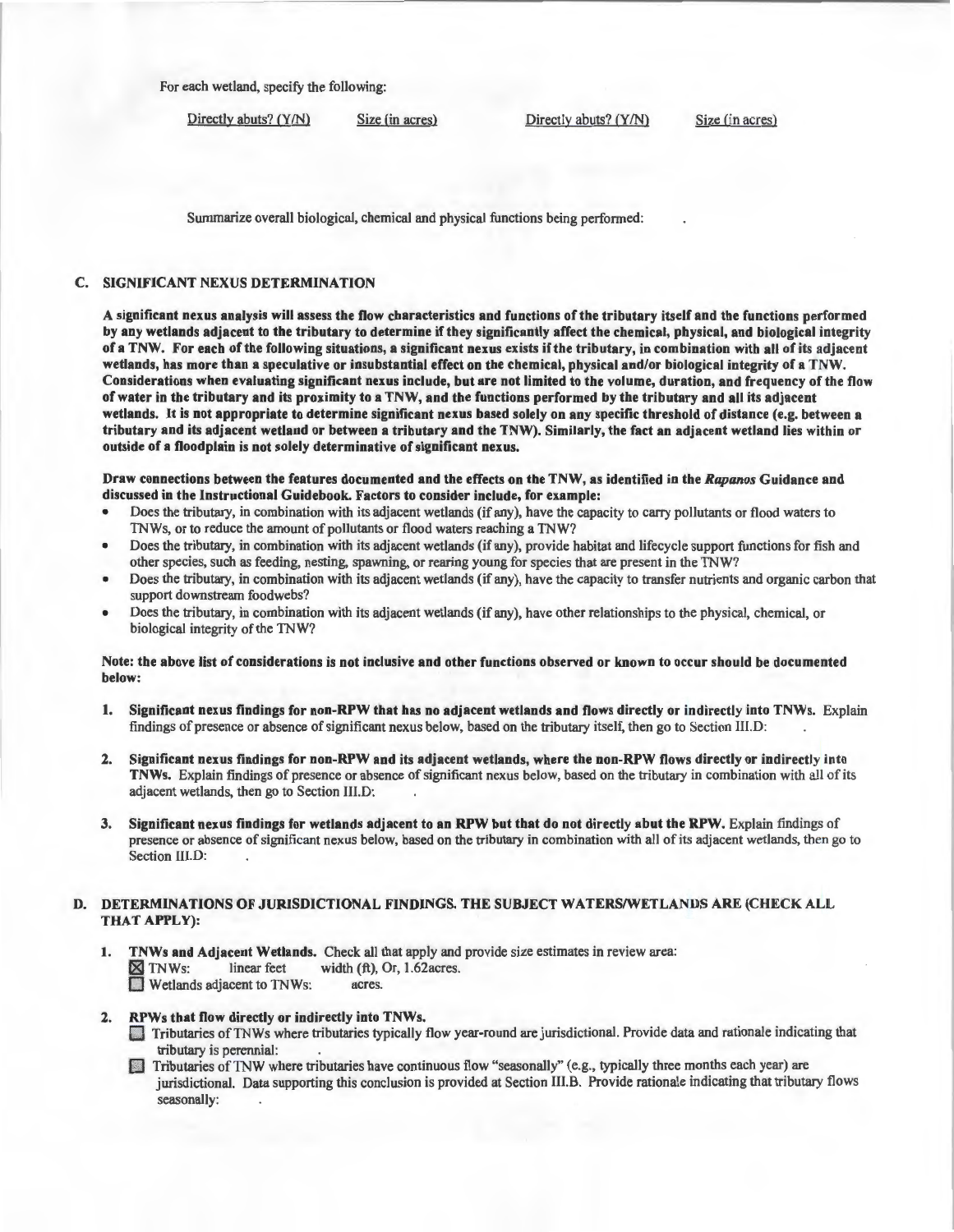Provide estimates for jurisdictional waters in the review area (check all that apply):

Tributary waters: linear feet width (ft).<br>
Cher non-wetland waters: acres.

- - Identify type(s) of waters:
- 3. Non-RPWs<sup>8</sup> that flow directly or indirectly into TNWs.
	- Waterbody that is not a TNW or an RPW, but flows directly or indirectly into a TNW, and it has a significant nexus with a TNW is jurisdictional. Data supporting this conclusion is provided at Section III.C.

Provide estimates for jurisdictional waters within the review area (check all that apply):

- Tributary waters: linear feet width (ft).<br>
Other non-wetland waters: acres.
- - Identify type(s) of waters:

#### 4. Wetlands directly abutting an RPW that flow directly or indirectly into TNWs.

- Wetlands directly abut RPW and thus are jurisdictional as adjacent wetlands.
- **EXECUTE Wetlands directly abutting an RPW where tributaries typically flow year-round. Provide data and rationale** indicating that tributary is perennial in Section IIl.D.2, above. Provide rationale indicating that wetland is directly abutting an RPW:
- **EXECUTE Wetlands directly abutting an RPW where tributaries typically flow "seasonally." Provide data indicating that tributary is** seasonal in Section III.B and rationale in Section III.D.2, above. Provide rationale indicating that wetland is directly abutting an RPW:

Provide acreage estimates for jurisdictional wetlands in the review area: acres.

- 5. Wetlands adjacent to but not directly abutting an RPW that flow directly or indirectly into TNWs.
	- 0 Wetlands that do not directly abut an RPW, but when considered in combination with the tributary to which they are adjacent and with similarly situated adjacent wetlands, have a significant nexus with a TNW are jurisidictional. Data supporting this conclusion is provided at Section lll.C.

Provide acreage estimates for jurisdictional wetlands in the review area: acres.

- 6. Wetlands adjacent to non-RPWs that flow directly or indirectly into TNWs.
	- D Wetlands adjacent to such waters, and have when considered in combination with the tributary to which they are adjacent and with similarly situated adjacent wetlands, have a significant nexus with a TNW are jurisdictional. Data supporting this conclusion is provided at Section III.C.

Provide estimates for jurisdictional wetlands in the review area: acres.

7. Impoundments of jurisdictional waters.9

As a general rule, the impoundment of a jurisdictional tributary remains jurisdictional.

- Demonstrate that impoundment was created from "waters of the U.S.," or
- Demonstrate that water meets the criteria for one of the categories presented above (1-6), or
- Demonstrate that water is isolated with a nexus to commerce (see E below).

#### E. ISOLATED [INTERSTATE OR INTRA-STATE] WATERS, INCLUDING ISOLATED WETLANDS, THE USE, DEGRADATION OR DESTRUCTION OF WHICH COULD AFFECT INTERSTATE COMMERCE, INCLUDING ANY SUCH WATERS (CHECK ALL THAT APPLY):<sup>10</sup>

- which are or could be used by interstate or foreign travelers for recreational or other purposes.
- from which fish or shellfish are or could be taken and sold in interstate or foreign commerce.
- which are or could be used for industrial purposes by industries in interstate commerce.
- Interstate isolated waters. Explain:
- Other factors. Explain:

Identify water body and summarize rationale supporting determination:

<sup>8</sup> See Footnote # 3.

<sup>&</sup>lt;sup>9</sup> To complete the analysis refer to the key in Section III.D.6 of the Instructional Guidebook.<br><sup>10</sup> Prior to asserting or declining CWA jurisdiction based solely on this category, Corps Districts will elevate the action review consistent with the process described in the Corps/EPA *Memorandum Regarding CWA Act Jurisdiction Following Rapanos.*